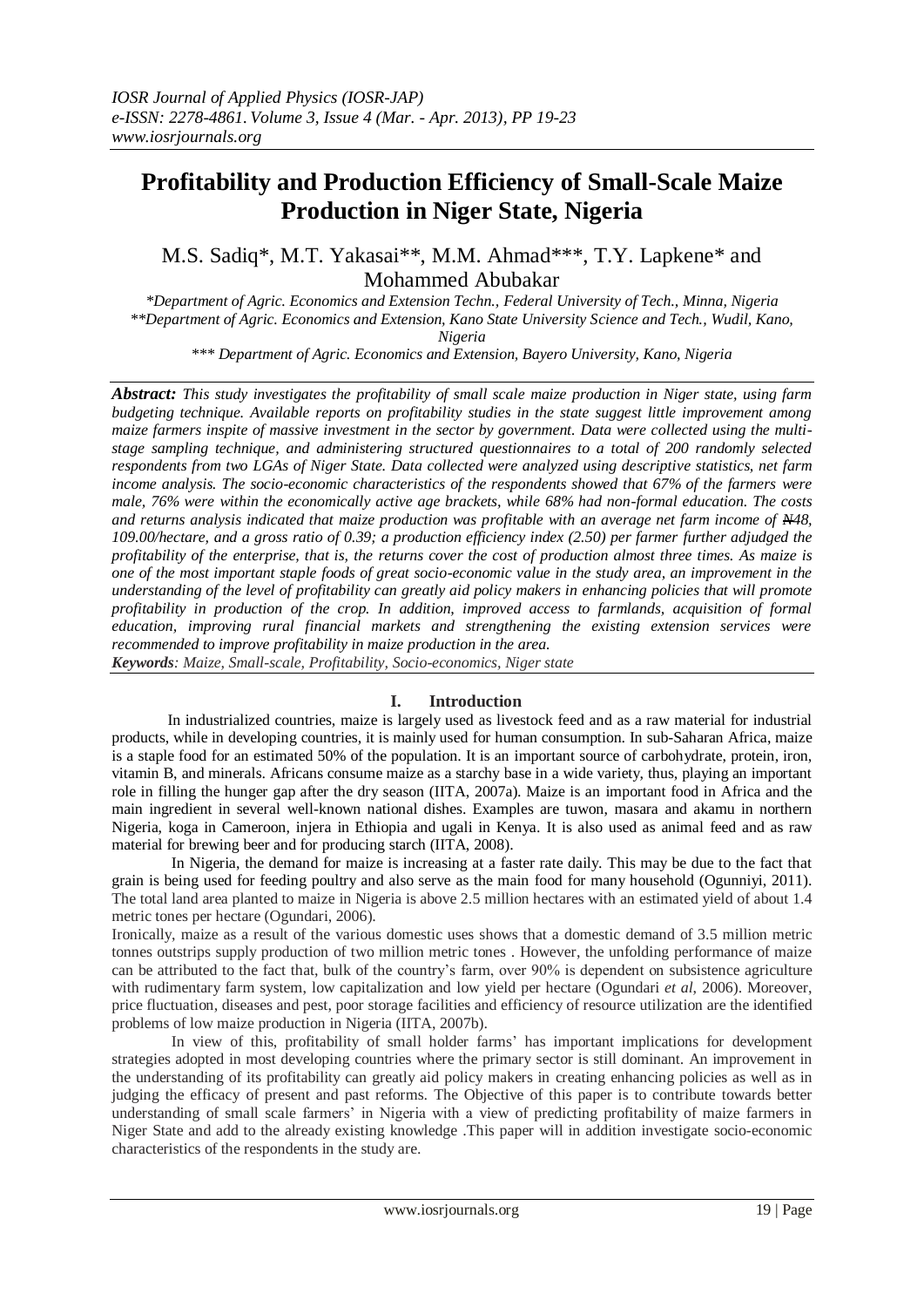### **II. Literature Review**

The major problems associated with costs and returns analysis as basis for profitability assessment according to Bernard (2003) are:

- i. It does not indicate the relative importance of each of the resources in production.
- ii. It is location bound and specific in applicability due to use of money as the common unit of measurement and the prevailing price of the estimates.

Despite these limitations, costs and returns analysis has been widely used in research studies.

For instance, Iheanacho (2000), employed costs-returns analysis in estimating production costs and returns for millet based cropping system in Borno State of Nigeria. Hill *et al.* (2001), employed it in studying the profitability of incremental generic promotion of Australian dairy products in Australia.

This method was also used by Yusuf *et al.*(2008), in determining the profitability of "*Egusi'* melon production in Okahi local Government Area of Kogi State. Yusuf *et al.*(2008), discovered that "*Egusi'* melon under mixed cropping system had the highest gross margin, the higher the number of crops in the mixture, the lower the gross margin. This was contrary to the work of Haruna (2008), who used gross margin analysis to determine the profitability of cassava based crops in Jama"a local Government Area of Kaduna State. He found that, the sole cassava gave the highest revenue but generated the lowest gross margin when compared with the ones under mixed cropping system. Umoh (2006), also employed this technique to estimate the profitability of urban farming and found that farming in urban area is not profitable enough to sustain an average farmer.

Yusuf *et al.*(2010), adopted this technique in determining the profitability of improved maize variety production in Sabon Gari Local Government of Kaduna State and found farming of improved maize variety to be profitable. Musa *et al.*(2010), employed costs-returns analysis in determining the profitability of soya beans marketing in Kuje Area council of Abuja. Jabo *et al.*(2010), used this method to determine the profitability of cowpea storage using chemical and non-chemical method and found that those using chemical storage method generated more profit than their counterparts using non-chemical method, even though, all the two cowpea method were found to be profitable ventures.

## **III. Methodology**

*Study Area:* This study was based on the farm level data on small scale maize farmers in Niger State, Nigeria. Niger State is in the North-central part of Nigeria and lies in between longitude  $3^0$   $30^1$  and  $7^0$   $20^1$  east of the Greenwich Meridian and latitude  $8^0$  20<sup>1</sup> and  $11^0$  30<sup>1</sup> north of the equator . The land area is about 80,000 square Kilometre with varying physical features like hills, lowland and rivers. The state enjoys luxuriant vegetation with vast Northern guinea savannah found in the north while the fringe (southern guinea savannah) in the southern part of the state. The people are predominantly peasant farmers cultivating mainly food crops such as yam, cassava, maize and rice for family consumption, and markets.

*Sampling Technique:* The data mainly from primary sources were collected from two Local Government Areas (LGAs) which were purposively selected because of prevalence of the crop in the areas using multistage sampling technique .The LGAs are Bosso and Chanchaga LGAs. The second stage involved random sampling of five villages from each LGAs. The third stage involved a simple random selection of 20 farmers from each of the villages, thus making 200 respondents. Data were collected with use of a structured questionnaire to collect input-output data of the farmers defined within cost content. Data were also collected on the socio-economic variables such as age, educational level, farming experience of the farmers e.t.c.

*Data Analysis:* The data obtained from the field were subjected to analysis using Descriptive statistics and Budget technique (net farm income).

*Model Specification*: Budgetary technique is expressed as:  $GM = TR - TVC$ ;  $JI = GM - TFC$ , Where, GM= Gross Margin, Л= profit, TR= Total Revenue, VC= Total Variable Cost, TFC= Total Fixed Cost. The production efficiency (PE) per maize farmer was calculated as: PE= ATR/ATC. Where, ATR= Average Total Revenue, ATC= Average Total Cost.

#### **Socio-Economic Characteristics**

## **IV. Results And Discussion**

The socio-economic characteristics of the respondents reveals that (76%) of the respondents were within the age bracket (19-49) defined by FAO (2008) as economically productive in a population, while 24% fall within the age group classified as dependents, with mean age of 36 years. This implies that at least two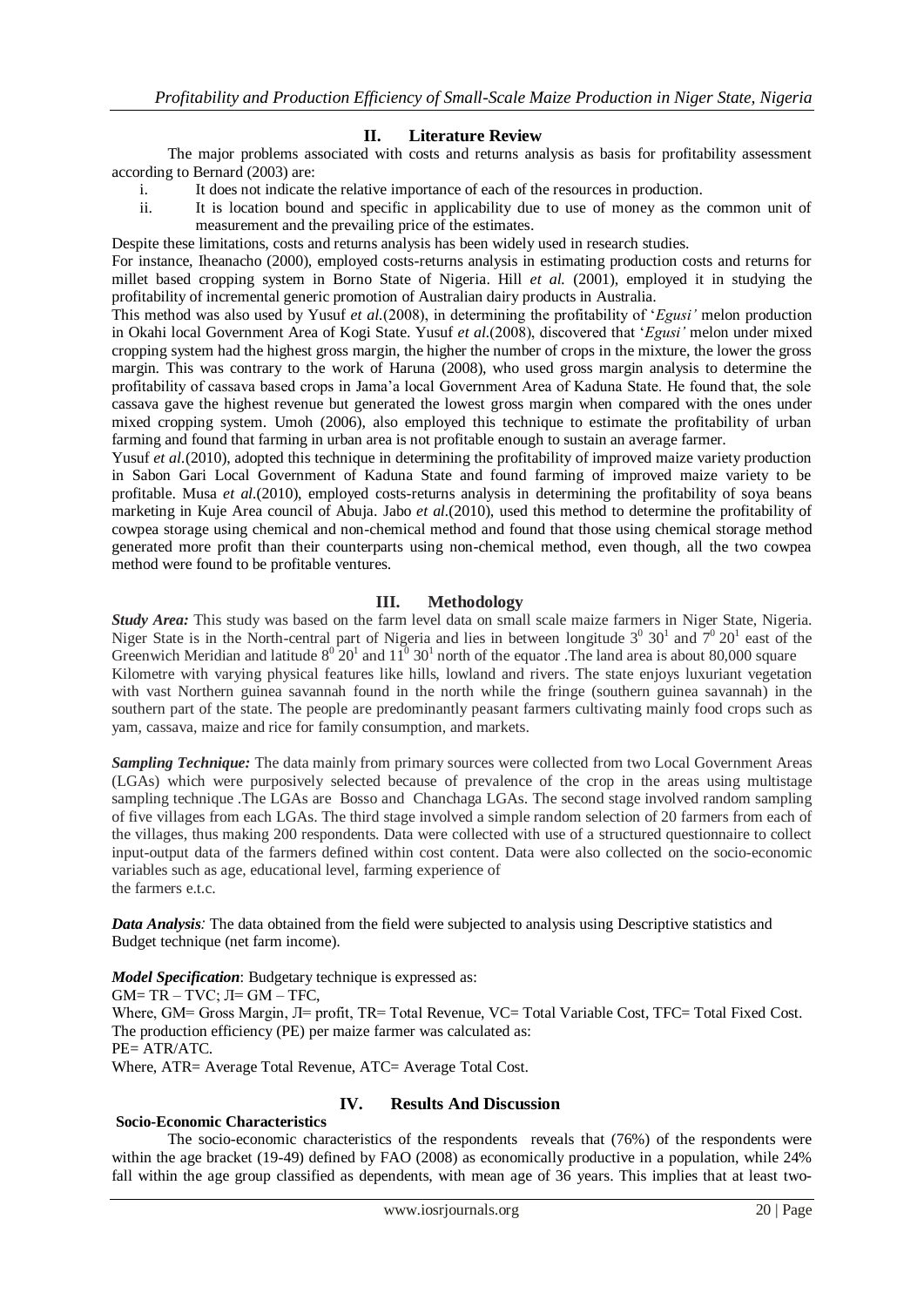thirds of the respondents were still economically active and at their productive stages; the modal class of educational level of the respondents was non-formal education (68%), followed by formal (32%). This suggest extension workers should do more by sensitizing farmers on the importance of formal education; 67% of the sample population are male, while only 33% are female. It can be inferred that women actively engage in farming but only on their husbands' farms. The belief in the study area is that a woman should not own a farm if she has a living husband; 73.5% of the respondents were married, while 26.5% of the sample population were not married; either single, divorced or widowed. Early marriage is a common practice in the study area. The result further indicates that farmers have varying household size. About 70% of the respondents have household size ranging from 1-10 persons, while 30% have household size of more than 10 persons. The average household size is 7. This average is relatively fair enough considering the average farm size of 1.88ha which perhaps necessitated the use of family labour by most of the respondents in the study area. Lastly, an overwhelming majority of the farmers (73.5%) have farming experience of equal or greater than 6 years. The average farming experience is 8 years. This means that most farmers in the study area have adequate farming experience in maize production.

| Table 1: Socio-Economic Characteristics of the Respondents |                  |                |  |  |
|------------------------------------------------------------|------------------|----------------|--|--|
| <b>Socio-Economic Characteristics</b>                      | <b>Frequency</b> | Percentage (%) |  |  |
| Age                                                        |                  |                |  |  |
| $12 - 18$                                                  | 15               | 7.5            |  |  |
| 19-29                                                      | 32               | 16             |  |  |
| 30-39                                                      | 73               | 36.5           |  |  |
| 40-49                                                      | 47               | 23.5           |  |  |
| Less than 49                                               | 33               | 16.5           |  |  |
| <b>Total</b>                                               | 200              | 100            |  |  |
| Gender                                                     |                  |                |  |  |
| Male                                                       | 130              | 67             |  |  |
| Female                                                     | 64               | 33             |  |  |
| <b>Total</b>                                               | 200              | <b>100</b>     |  |  |
| <b>Marital status</b>                                      |                  |                |  |  |
| Married                                                    | 127              | 70.6           |  |  |
| Single                                                     | 53               | 29.4           |  |  |
| Education                                                  |                  |                |  |  |
| Non-formal                                                 | 136              | 68             |  |  |
| Formal                                                     | 64               | 32             |  |  |
| <b>Total</b>                                               | 200              | 100            |  |  |
| <b>Farming experience(years)</b>                           |                  |                |  |  |
| $2 - 5$                                                    | 53               | 26.5           |  |  |
| $6 - 10$                                                   | 66               | 33             |  |  |
| $11 - 15$                                                  | 32               | 16             |  |  |
| 16-20                                                      | 24               | 12             |  |  |
| $21 - 25$                                                  | 8                | $\overline{4}$ |  |  |
| 26 and above                                               | 17               | 8.5            |  |  |
| <b>Total</b>                                               | 200              | 100            |  |  |
| <b>Household size</b>                                      |                  |                |  |  |
| $1 - 5$                                                    | 80               | 40             |  |  |
| $6 - 10$                                                   | 60               | 30             |  |  |
| $11 - 15$                                                  | 29               | 14             |  |  |
| Greater than 15                                            | 31               | 15.5           |  |  |
| <b>Total</b>                                               | 200              | 100            |  |  |

**Source: Field survey, 2010.**

#### **Costs and Returns Analysis per Hectare**

Maize farming may not be for the purpose of only satisfying the household food need or subsistence. The farmers may be interested in selling their output to raise income. Thus, the farmers like any other entrepreneurs would be interested in the profitability of the farm enterprise. For this reason, efforts were made to determine the cost associated with maize farming and the revenue that accrues to the farmers. The results in Table 2 indicated that labour cost accounted for about 24.6% of the total cost of production. Total variable costs accounted for an overwhelming 77.9% of the total cost of production. On the average, it costs N32, 079.00 to cultivate one hectare of farm in the study area. An average of  $\cancel{\text{H}}$  80,188.00/ha accrues to a farmer as revenue,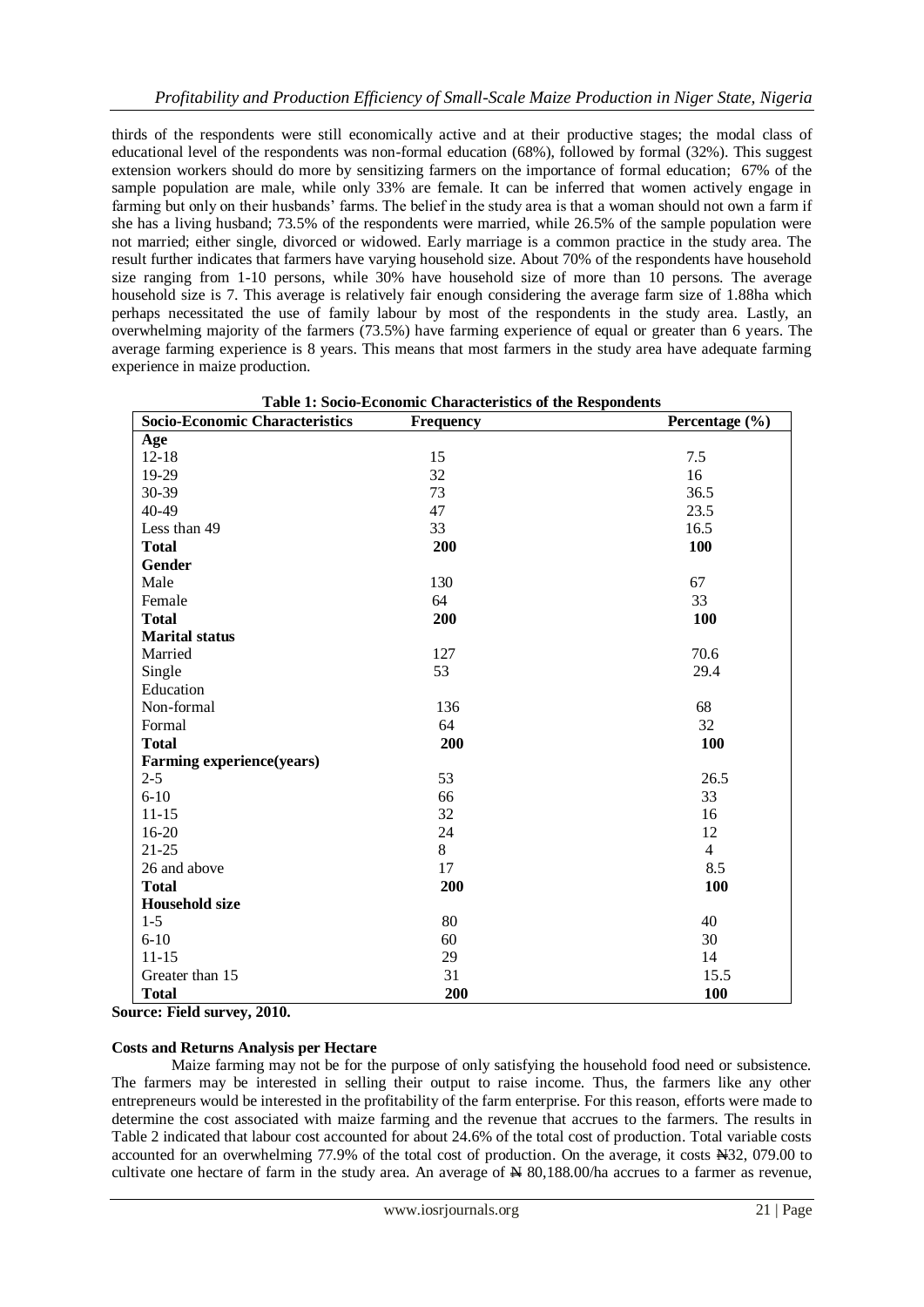and  $\text{\#55, 191.00}$  is left as gross margin. The average net farm income was  $\text{\#48, 109.00}$  per hectare and percentage profit of 150% shows that maize farming is a highly profitable venture in the area. All things being equal, farmers should be able to pay back loans even at commercial bank interest rate of 60% per annum. The gross ratio of 0.39 as well as the operating ratio of 0.31 depict that maize production in the study area was profitable. Furthermore, the production efficiency index (2.50) per farmer indicates that returns exceed cost by 150% which adjudged the profitability of the enterprise in the study area. This result agreed with the findings of Ogaji (2010) , who stated that the lower the gross and operating ratios, the higher the profitability of the farm enterprise and vice versa. Given the magnitude of these ratios, it can be adjudged that maize production at farm level is a profitable venture in the study area.

| <b>Table 2: Costs and Returns Analysis per Hectare</b> |               |                  |                 |  |
|--------------------------------------------------------|---------------|------------------|-----------------|--|
| Quantity/Ha<br>$Cost Item(\overline{N})$               | Unit Price(N) | Cost( <b>A</b> ) | % of Total cost |  |
| Variable cost                                          |               |                  |                 |  |
| Cost of labour $(N)$<br>39 md                          | $200$ /md     | 7,880.00         | 24.6            |  |
| Cost of seeds $(\mathbf{N})$<br>5kg                    | 170/kg        | 850.00           | 2.6             |  |
| Cost of fertilizer $(\mathbb{N})$ 111.3kg              | 46/kg         | 5,121.00         | 16.0            |  |
| Cost of herbicides $(N)$ 4.3lt                         | 980/lt        | 4,247.00         | 13.2            |  |
| Cost of transportation                                 |               | 4,349.00         | 13.6            |  |
| Cost of processing                                     |               | 2,550.00         | 7.9             |  |
| <b>Total Variable Cost</b>                             |               | 24, 997.00       |                 |  |
| <b>Fixed Cost</b>                                      |               |                  |                 |  |
| Cost of renting land                                   |               | 5,000.00         | 15.2            |  |
| Interest on loan (N 11,850/annum)                      |               | 948.00           | 3.1             |  |
| Depreciation on farm tools                             |               | 1,134.00         | 3.8             |  |
| <b>Total Fixed Cost</b>                                |               | 7,082.00         |                 |  |
| <b>Total cost</b>                                      |               | 32, 079.00       |                 |  |
| <b>Returns</b>                                         |               |                  |                 |  |
| Gross income /Ha<br>943.39kg                           | 85/kg         | 80,188.00        |                 |  |
| Gross margin/Ha = GI- $TVC$                            |               | 55,191.00        |                 |  |
| Net farm income $=GI-TC$                               |               | 48,109.00        |                 |  |
| PE= ATR/ATC                                            |               | 2.50             |                 |  |
| Percent Profit                                         |               | 150%             |                 |  |
| Operating ratio                                        |               | 0.31             |                 |  |
| Gross ratio                                            |               | 0.39             |                 |  |

**Source: Field survey, 2010**.

#### **Summary and Conclusion**

Inspite of their small farm size, there is still scope or opportunity for more profit enhancement, since production efficiency index (2.50) per farmer indicates that returns covers costs almost thrice. Based on these findings, the following recommendation were made: Firstly, the low level of production made by the farmers may be attributed to low level of operation on their farm, therefore they should be encouraged to increase their size of production so as to make more profit, because the enterprise is profitable in the area. Lastly, the provision of improved rural infrastructures, promotion of rural household education, better access to credit facilities through improving rural financial markets and providing enabling polices among others are required; Awareness about the importance of education to farmers in the area should be encouraged and improved upon possibly by Non-Governmental Organisations, civil societies and other stakeholders. Lastly, an appraisal of the extension service activities in the state is suggested, so as to discover and improve on weak points, or better still modify their plan of operation to bring about better extension service delivery to the farmers.

#### **References**

- [1]. **Bernard, C. H. (2003)**. Economic Analysis of Cassava-based Cropping in Crude Oil Producing Area: A Case Study of River State Nigeria. Unpublished *Ph.D Thesis,* submitted to the Department of Agricultural Economics and Rural Sociology, Ahmadu Bello University Zaria, Nigeria. Pp 38-41.
- [2]. **Haruna, V. (2008)**. Economics of Cassava production in Jama"a Local Government Area of Kaduna State: A Comparative Analysis of Local and Improved Varieties. An Unpublished *M.sc.Thesis,*submitted to Department of Agricultural Economics and Rural Sociology, Ahmadu Bello University Zaria.
- [3]. **Hill, D. J., Piggott, R.R and Griffith, G. R. (2001)**. Profitability of Incremental Generic Promotion of Australian Diary Products. *Journal of Agricultural Economics.* 26: 253- 266.
- [4]. **Ihenacho, SA.C. (2000)**. Economics of Millet Production Under Different Cropping Systems in Borno State, Nigeria.Unpublished *Ph.D Thesis,* submitted to Department of Agricultural Economics and Rural Sociology, Ahmadu Bello University Zaria. Pp 34- 37.